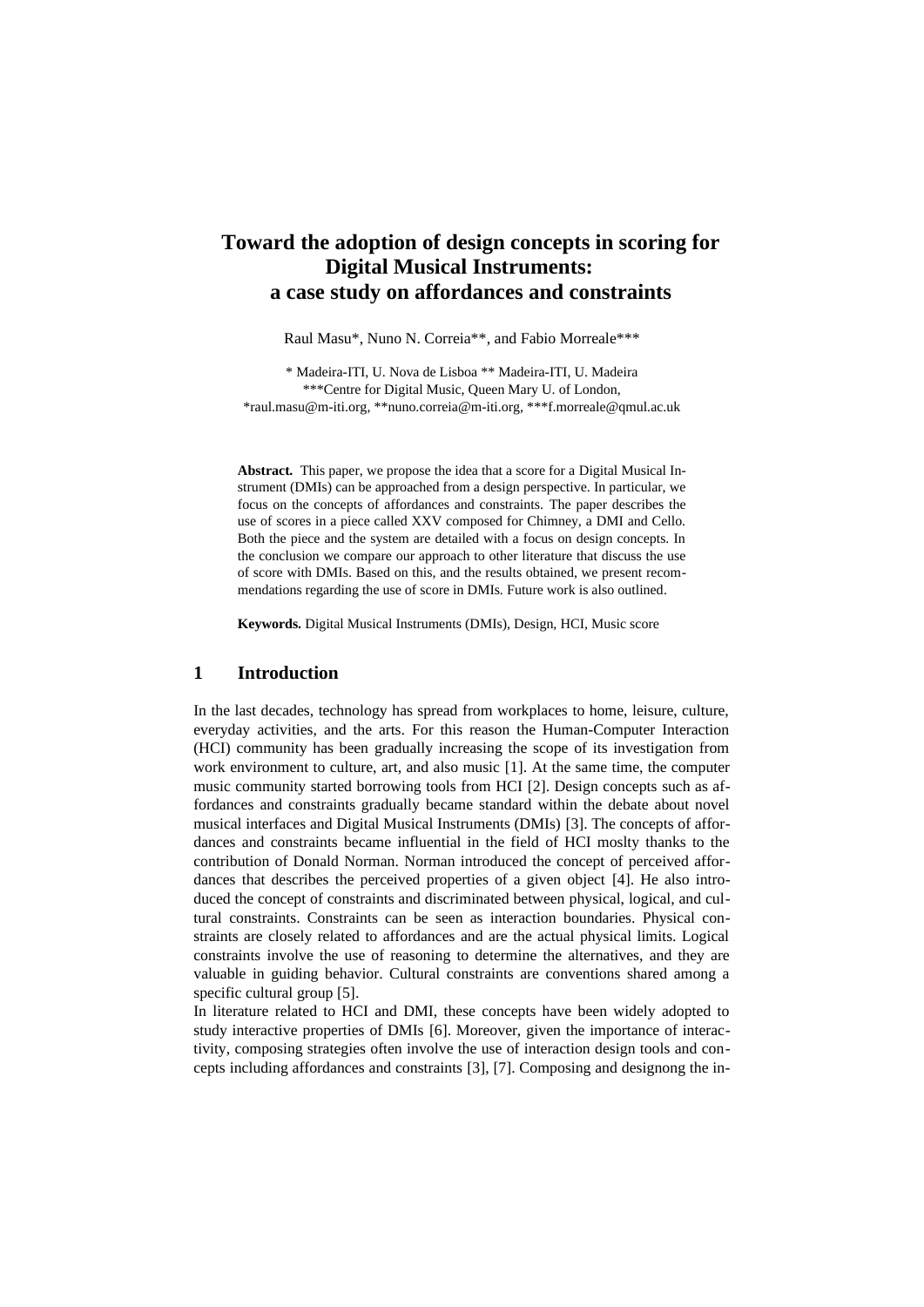teractive properties of the DMI often became interconnected. For this reason, the distinction is often blurred between the designer, the composer and the performer [8] and a new musical actor was conceptualized: the composer-performer [9]. The composerperformer is usually also the designer of the instrument; he/she performs with and, in most of the cases, his/her music pieces are embedded in the instrument itself [10]. Finally, as the name suggests, the composer is the performer. As a consequence, there is no necessity of scores in these performances.

On the other hand, within the contemporary context, composers frequently combine acoustic instruments with electronic systems such as tape live electronics, and sampling. Various notations have been created for this purpose [10]. Nevertheless, perceptive and interactive properties of scores are not formally considered in this approach. As a consequence design concepts such as affordances and constraints are not studied.

In this paper, we present how the design concepts of affordances and constraints have been used for creating the score of a piece composed for cello and a DMI (Chimney). Norman described how constraints and affordances interconnect mouse and screen [5]. We propose a parallel between the visual element - the screen corresponds to the score - and the tangible element - the mouse corresponds to the cello.

## **2 Historical development of scores**

In the western musical tradition, the concept of authorship is not only bound to the music itself, but rather to scores [11]. With the establishment of printing during the Renaissance published scores began being disseminated. Composers were no longer only the people who create new music but also people who wrote scores. In the 18th and 19th centuries, printed scores continued to gain importance [12]. The adoption of scores in western music is so linked to the music itself that, at least for classical musicians, score and piece are used as synonymous. During the last century, composers started to write not only music notes but also text that describes performative actions. The score of Aus Den Sieben Tagen by Stockhausen, for instance, consists of a number of phrases that describe how to perform [13]. Another significant example is John Cage, whose scores would often provide written indications that provide descriptions of actions [14]. Relevant is also Maderna's Serenata per un Satellite. In this piece the musical structure is undefined: the score only notates the musical material [15].

A recent development in the field of computer music research is the introduction of score following algorithms [16]. These tools aimed at creating performances where the timing of the electronic sounds follows of the instrumentalist. This approach provides the performer with some freedom in phrasing the music, althought the scores tend to be quite traditional. Magnusson proposed a novel approach within the live coding context, considering live coding as a new evolutionary and interactive branch of musical score [17]. His proposal, despite being fascinating from a DMI perspective, does not include performances with traditional instruments. In 2017, Gurevich introduced the idea of DMIs in response to scores [18]. In this paper, we propose to use design the other way around: design scores in response to existing DMIs.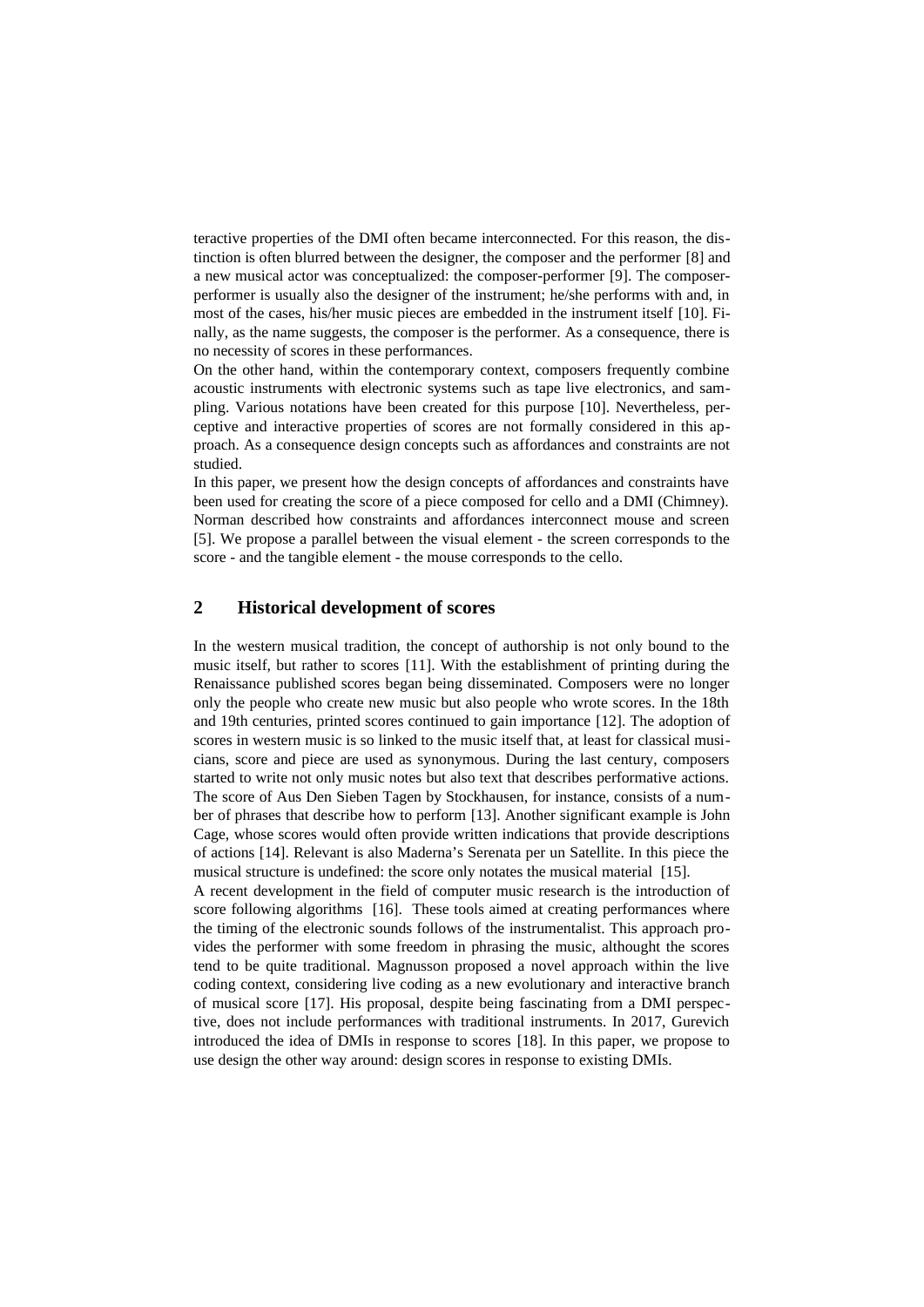## **3 Case Study on Design Scores for DMI – XXV for Chimney**

We now describe the use of scores in a piece called XXV with a specific DMI: Chimney. Chimney is a Digital Musical Instrument that fosters composing music without control over development in the time domain. XXV is scored for Cello and Chimney. Before presenting some discussion on the usage of the score, we provide a brief description of the system and a previous work. A more comprehensive description of technical details can be found in a paper by Morreale and Masu [19].

**Chimney** is composed of a canvas (a two-dimensional space), a database of sound files (objects), and an algorithmic walker (Fig. 1). The performer loads his sound files on the database before the performance. During the performance, he/she can select the sound objects and place them on the canvas. The algorithmic walker randomly roams throughout the canvas: as it encounters an object, the file associated to that specific object starts playing.



Fig. 1. Chimney.

Therefore, the musician part of the control is reduced to (i) selecting the musical objects that could be played during the execution, and (ii) placing them in the two-dimensional space. Under these conditions, the temporal structure of the piece cannot be organized. Thus, the music is no longer organized according to the phraseological temporal structure, and the musical objects become the focus of the composition. Chimney forces the composer to devise a specific compositional approach, finding a new balance between composition and improvisation. The paper by Morreale and Masu presents the shifting from a time-based to a sonic object composing approach describing in detail a composition named Alinearity [19]. Alinearity could be performed as a solo piece or in duo with a trumpeter. The piece did not have a score in either of the cases. In the duo version the trumpeter was instructed about how the musical patterns were composed. He was given some time for rehearsing the piece to become familiar with the software and the musical material, but he had no written notation to follow. After the performance, the trumpeter was interviewed. During the interview it emerged that he would have appreciated having had a score. Based on this observation we composed a new piece: **XXV** scored for Cello and Chimney. The piece was premiered at the Center for Digital Music of Queen Mary University of London in May 2017. The score of XXV is composed with the objective of favoring a non-linear development of the musical performance. To this end, the score consists of 35 patterns that can be played in any order. The musical patterns are scored on two A4 sheets of paper. As two A4 pages can be on a book stand at the same time, the performer can see the entire score simultaneously. The patterns are clustered in the pages according to musical similarities. Patterns that have similar musical elements (e.g. triplets) are in the same area of the page. The cellist can play the notated patterns in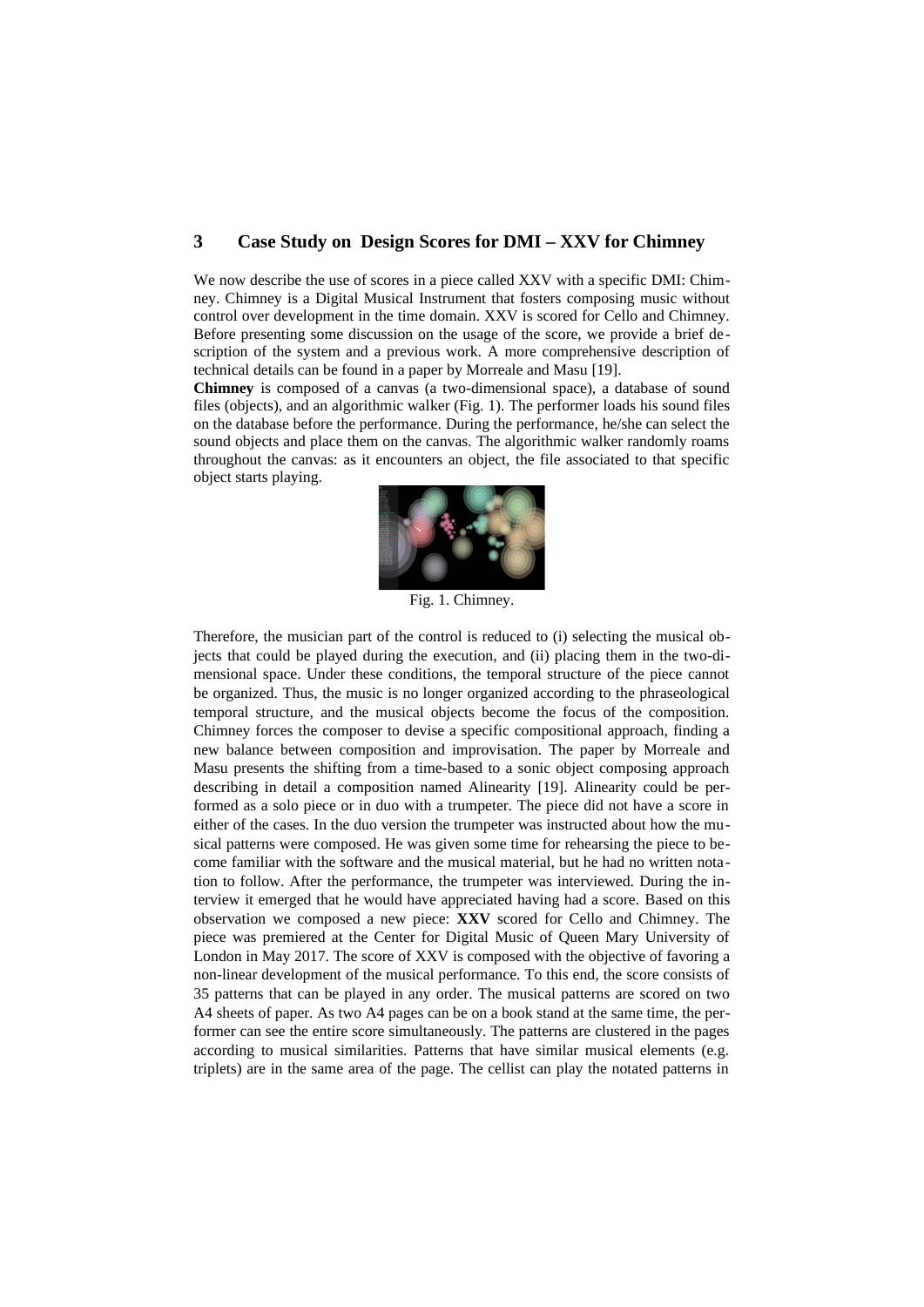the order that he/she prefers, aiming at engaging in a dialogue with the computer. The cello player can also improvise new patterns elaborating the notated music material. In XXV, the musical objects loaded in Chimney's database are synthesized versions of the notated patterns.

#### **4 Affordances and Constraints in the Score**

The score of XXV has a double function: firstly, it encodes the musical patterns that the cellist can perform; secondly, it recalls the interactive behavior of Chimney. In other words, the score has both interactive and musical functions. Both are tied to the specific characteristic of performing with and alongside Chimney: 1) the temporal structure of the music can not be decided;

2) the music is bound to precomputed sonic elements.

As a consequence, its score cannot consist of a time-based sequence of musical events. Instead, it should be composed of a number of musical elements, or patterns, whose succession can be decided in real time. From a musical perspective, each succession of patterns must be valid. To this end, tonal cadences are to be avoided. In other words, the overlapping and any succession of the patterns should produce a result that is musically coherent with the rest of the piece. The rest of the harmonic choices, and the rhythmic and melodic features of the patterns, follows the personal musical aesthetic choices of the composer. The composing strategies and the aesthetic choices of the composer are beyond the scope of this manuscript.

We now analyze affordances and constraints of the score as an object. A score as a physical object – a sheet of paper with musical symbols imprinted – has specific affordances. A score affords reading. In a standard situation, reading a score starts from left to right, going linearly throughout the entire sheet of paper. In this specific case, given the peculiarity of Chimney, the piece requires (that is, should afford) a non-linear reading of the score. To achieve this, the score should facilitate gaze navigation throughout the pages. This implies (I) avoid turning pages; (II) facilitate the identification of the patterns by clustering similar patterns in the same portion of the page.

A score composed of patterns affords non-linear reading, and mirrors the non-linear behavior of the random walkers in Chimney. As described below, non-linear reading is not an aspect of the score that is exclusive to Chimney. We have seen, for instance, how this approach was used by Maderna in his Serenata. The peculiarity here is that this element of the score is deeply bound to Chimney, not derived by a composing idea or aesthetic. In the presented case, non-linear reading is an element that was designed to allow the cello player to perform alongside Chimney. Specifically, in the presented work, the notation was designed in response to the randomnes of the DMI.

The content of the patterns - the musical notes - can be seen as cultural constraints. The notes printed on the score limit the interactive possibilities of using the cello. There is neither physical nor logical constraint that forces the cellist to play those specific notes. The cellist is simply asked to perform according to certain harmonic, rhythmic and melodic limits. These are cultural constraints. In his paper about affordances and constraints, Norman states that it is wrong to claim that the design of a graphical object on a screen affords to click. He states that the user can click on the object, but also can click anywhere. The fact the graphical object provides a target is a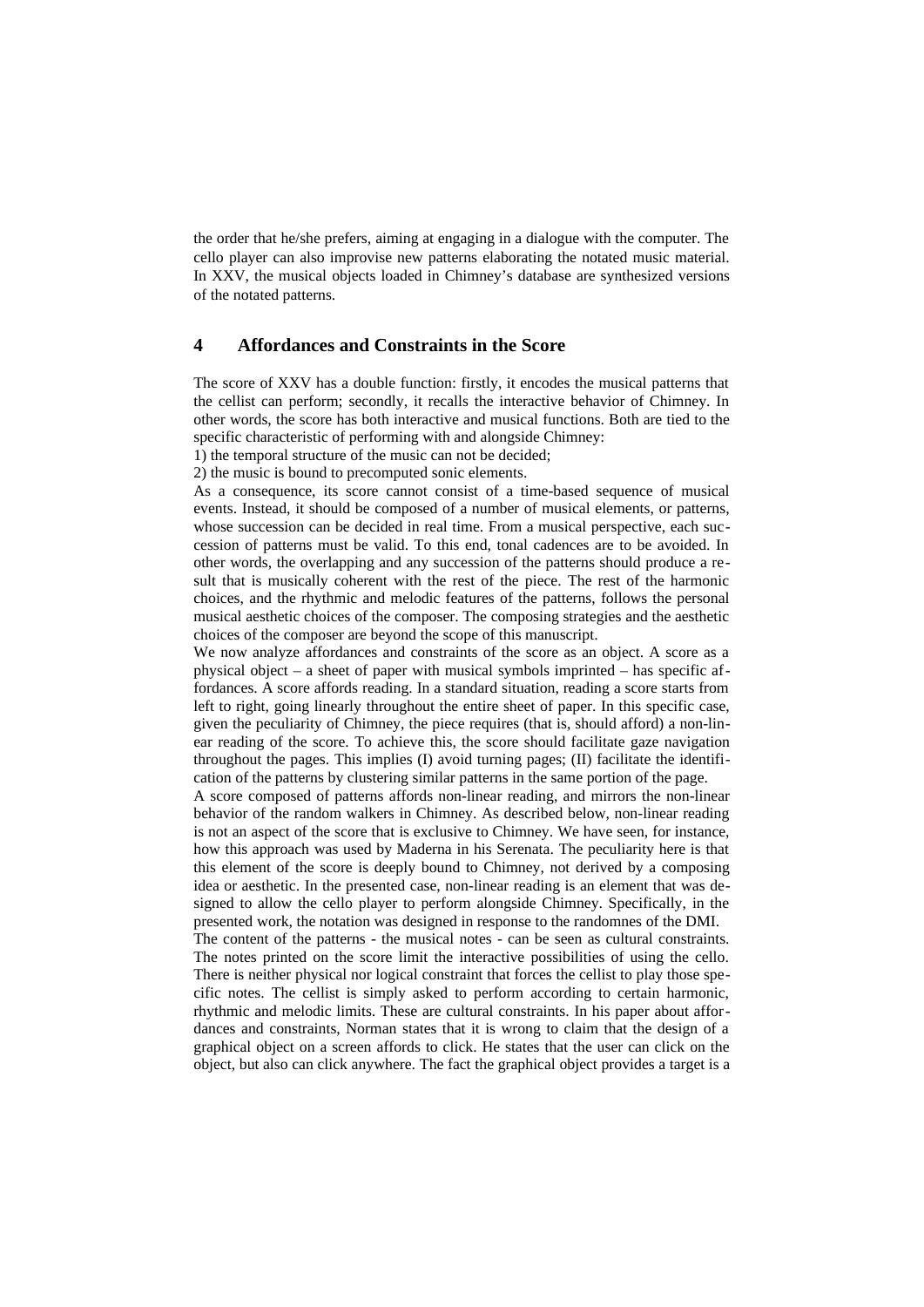cultural constraint (convention) rather than an affordance [5]. Similarly to a graphical object on a screen, the score suggests some specific behaviors (to perform the notated patterns). This is a cultural constraint, a convention that exists among western classical musicians, not an affordance.

### **5 Conclusion and future work**

We will now summarize the use of the concepts of affordances and constraints in the present work. The overall structure of the score in XXV affords a way of reading similar to the behavior of the Digital Musical Instrument, Chimney. The content of the patterns is a cultural constraint that suggests a manner of using the cello. The content of the pattern also contains the personal aesthetic of the composer.

We mainly focused on the design concepts of affordances and constraints. In our analysis, we showed that the score should mirror at least some of the interactive feature of the DMI. In the presented case, the score was also considered as a physical object. The fact that we designed an object that could be read without turning a page is related to the physicality of the object rather than on any notation issue.

In this paper, we introduced the idea that a design perspective can be used to create scores for mixed initiatives with traditional instruments and DMIs. This approach does not affect the aesthetic choices of the composer; it only intends to facilitate the interactive aspects of the performance. This proposal aims to find a contact point between DMIs and traditional instruments. Systems for score following [16] adopt scoring focusing on the traditional instrumentalist. The electronic is relegated to a secondary role in the interaction that occurs during the live performance. On the other hand, the live coding approach developed by Magnusson [17] focuses only on the computer performer and does not include traditional instruments. The idea of creating DMIs in response to existing scores proposed by Gurevich [18] is closer to what we described in this paper, but he started from existing scores to designing new DMI. In his work, the focus is more on the existing repertoire.

We propose the reverse, creating scores mirroring the design feature of existing DMIs. Our proposal primarily aims at using DMIs in mixed initiatives with a classic instrument keeping the two on a balanced level of importance. Secondly, our approach could be used with the aim of creating repertoire and archives based on DMIs. Future work will aim to investigate more deeply the topic proposed here. The discussed concepts of affordances and constraints can be adopted in other case studies, that could bring novel perspectives. Other HCI concepts such us Appropriation and Ambiguity could also play an important role in the design of scores. Investigating those issue could include design workshop with composers and performers, specific evaluation studies, and comparative studies of different approaches.

## **6 Acknowledgment**

We acknowledge Andrew McPherson and all the Augmented Instrument Lab for providing the possibility of the possibility to perform XXV. We acknowledge Astrid Bin for organizing the concert.